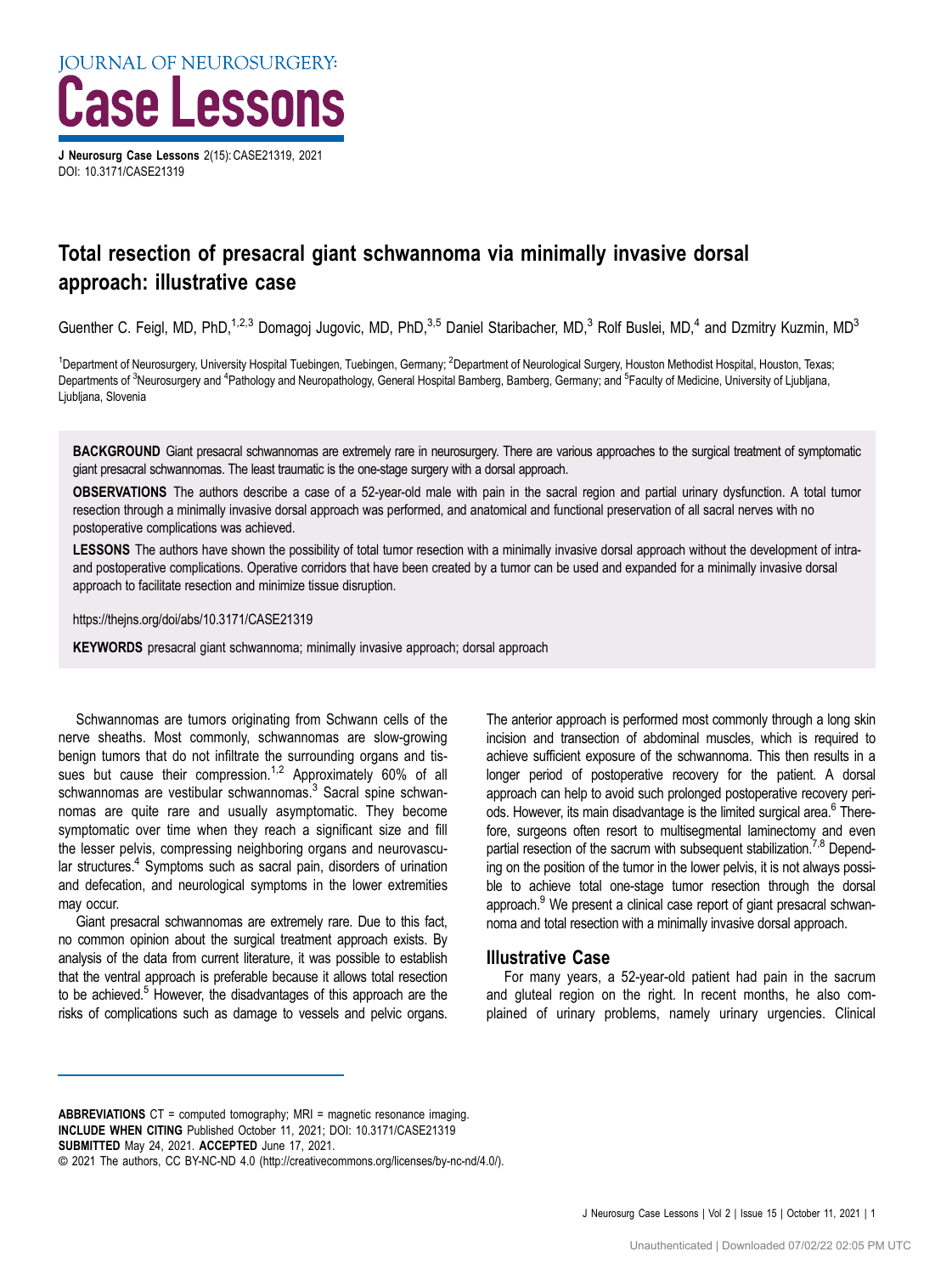examination revealed no neurological impairments. However, ultrasound examination of the lesser pelvis then showed a round, space-occupying lesion. Therefore, further imaging, including magnetic resonance imaging (MRI) and computed tomography (CT) angiography of the pelvis, was performed. The imaging revealed a presacral lesion that was 9.4 x 9 x 7.5 cm in size, hypointense on T1-weighted images (Fig. 1), and hyperintense on T2-weighted images with contact to the right S2 nerve root. A perforation of the sacrum on the right side was visible. CT angiography showed close contact with the iliac vessels but without infiltration.

A minimally invasive dorsal approach was chosen for surgical treatment. See Fig. 2 for 3-dimensional image reconstruction using the Surgical Theater visualization platform. It was possible to achieve a total resection of the tumor, which was confirmed by postoperative MRI scans (Fig. 3). The right S2 nerve root was anatomically and functionally preserved, which was confirmed with intraoperative direct stimulation. No neurological impairments were observed in the early postoperative period. The patient reported an improvement of his bladder function. The histopathological examination revealed a schwannoma [\(Fig. 4](#page-2-0)).

### Surgical Technique

The surgery was carried out with the patient lying on his stomach (prone position). The third sacral vertebra was localized and identified by radiography. The skin incision was only approximately 3.5 cm long ([Fig. 5\)](#page-2-0). A special wound retractor called a Feigl retractor (Fehling) was used for the minimally invasive approach. A hemilaminectomy was performed, and the schwannoma, which compressed the right S2 root from the lateral side, was microsurgically resected, exposing the S2 root. The S2 root was visualized and identified using



FIG. 1. Preoperative imaging. T1-weighted image with contrast medium in the sagittal section. The presacral tumor measured 9.4 x 9.0 x 7.5 cm in size, originating from the right S2 nerve root.



FIG. 2. 3-Dimensional image reconstruction obtained with the Surgical Theater system in the coronal plane.



FIG. 3. Postoperative MRI of the lesser pelvis. T2-weighted image in the sagittal plane shows small seroma in the area of the removed tumor.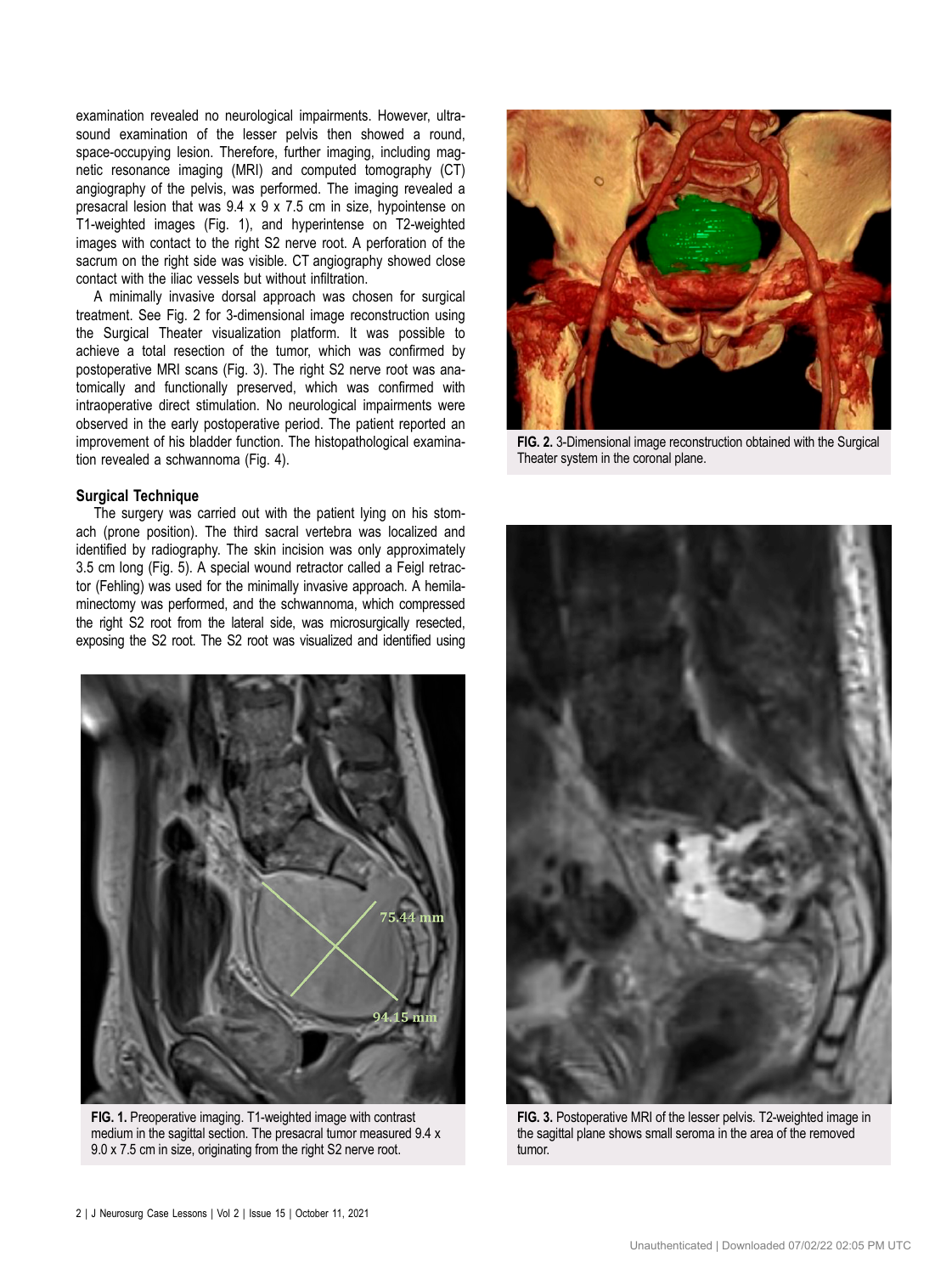<span id="page-2-0"></span>

FIG. 4. Histology: schwannoma, WHO grade I.

direct nerve stimulation. After resection of the tumor parts that infiltrated the sacrum, the tumor was followed down into the retroperitoneal presacral space. The tumor had the typical tissue structure and yellowish color of a schwannoma. The tissue consistency of the tumor varied from necrotic to solid to soft. With the help of various microsurgical instruments and dissectors, the tumor was carefully peeled off the surrounding intraabdominal anatomical structures. After complete tumor removal, the resection area was examined using the QEVO endoscopic inspection tool, and it was confirmed that a gross total resection was achieved. The resection cavity, which shrank after the tumor was removed, was filled with TachoSil hemostatic substance and additionally covered with some fibrin glue. Then the wound was sutured layer by layer intracutaneously, and the skin was sealed with Dermabond (see [Video 1\)](https://vimeo.com/566609287).



FIG. 5. The size of the operating wound is 3.5 cm.

VIDEO 1. Clip showing total resection of presacral giant schwannoma via minimally invasive dorsal approach. (1) 3- Dimensional image reconstruction using Surgical Theater. (2) One sees a presacral giant schwannoma and bone degradation from the tumor. Surgery: A hemilaminectomy is performed first. Then the S2 nerve root is stimulated directly. Then the tumor is dissected from the nerve root, and the tumor capsule is opened. Thereafter, the tumor is gradually removed. The opening is covered with TachoSil and fibrin glue. At the end of the operation, an S2 nerve root is again stimulated. Click [here](https://vimeo.com/566609287) to view.

# **Discussion**

The strategy of surgical treatment and the choice of a suitable approach mainly depend on the characteristics of the tumor: its size, localization in relation to the vessels and organs of the lesser pelvis, and its consistency.<sup>10,11</sup> However, the surgical experience of the team of surgeons also plays a significant role. Taking into account that giant presacral schwannomas are extremely rare, there is not much experience with their surgical removal. The choice of a ventral approach with laparotomy is mainly conditioned by its simplicity for the surgeon because it is a classic approach in pelvic surgery.<sup>2,5,8,9,[12](#page-3-0)</sup> The dorsal approach primarily limits the surgical area. Therefore, surgeries are often accompanied by multisegmental laminotomies or resection of a part of a bone with subsequent stabilization.<sup>6,[7,9](#page-3-0)</sup>

Neurosurgery has recently been striving to reduce the surgical approach, which is directly related to a decrease in intraoperative risks and postoperative complications.

### **Observations**

Our clinic specializes in focusing on minimally invasive methods, and extensive experience has been accumulated in the total removal of tumors of other localizations through minimally invasive approaches. As a result, we chose a minimally invasive approach to remove this giant presacral schwannoma. Using and expanding operative corridors that have been created by a tumor facilitated resection and minimized tissue disruption. Total removal was achieved while maintaining the function of the nerve root. The patient showed no new neurological impairments and was satisfied with the surgical treatment. The surgery can be considered completely curative.

However, this method has its constraints. The main issue is the detachment of the tumor from the sac, which makes it possible to exclude pelvic organ traumatization. This method cannot be used if the tumors are malignant. $13$ 

To our knowledge, this is the first report of a minimally invasive dorsal approach for total resection of a giant presacral schwannoma. This case opens up new horizons in the surgery of giant presacral schwannomas and can be used successfully in neurosurgical practice.

#### Lessons

Giant presacral schwannomas are extremely rare, and there are no unambiguous approaches to their surgical treatment. We have shown the possibility of total tumor resection with a minimally invasive dorsal approach without the development of intra- and postoperative complications. Operative corridors that have been created by a tumor can be used and expanded for a minimally invasive dorsal approach to facilitate resection and minimize tissue disruption.